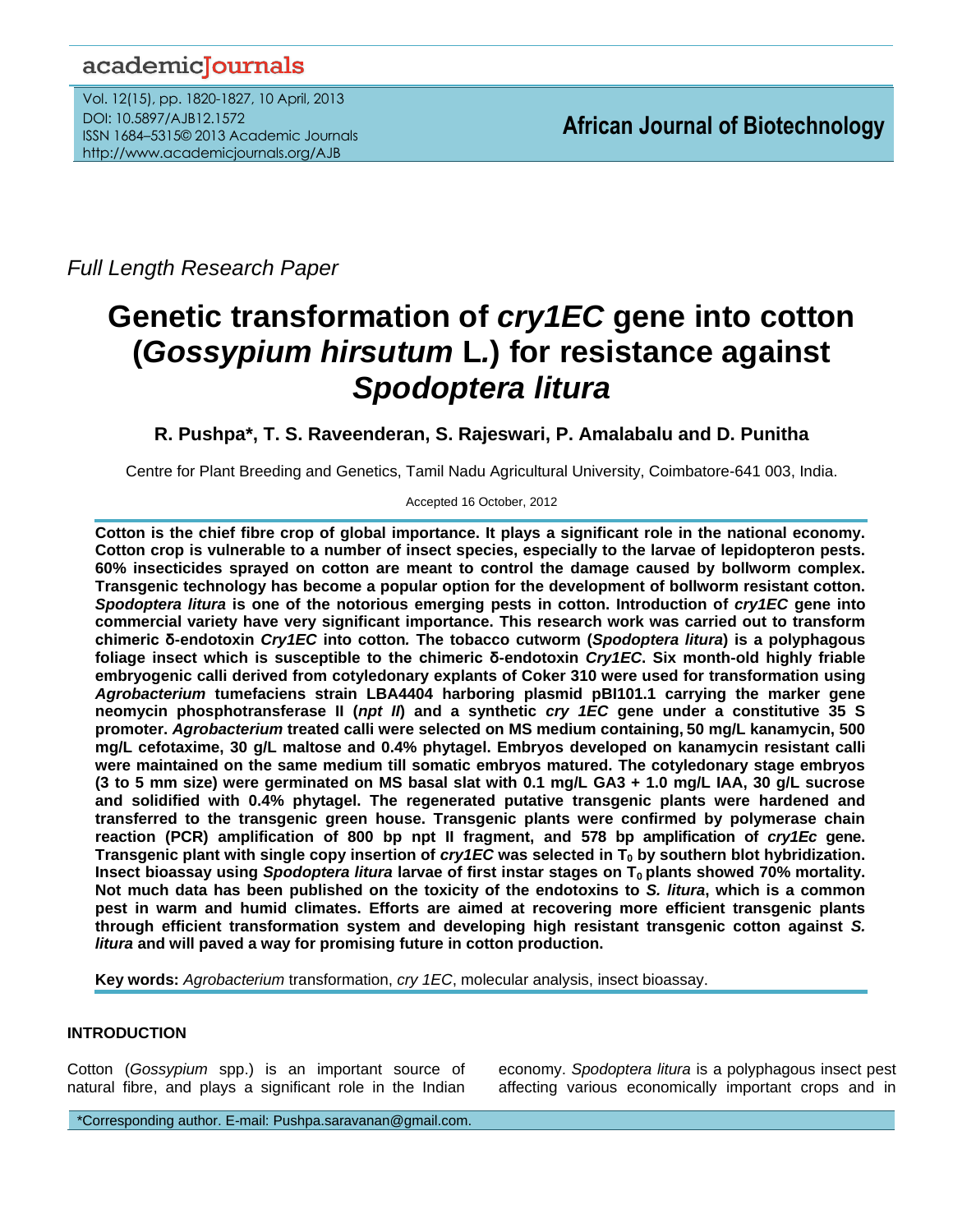case of severe infestation has caused significant loss to cotton crop in india. It primarily feed on foliage but also feed on fruiting parts of cotton plant (Eveleens et al., 1973). Larval feeding on cotton leaves can cause devastating losses in yield. The insect pest management in cotton is mainly dominated by the use of broadspectrum insecticides, which disrupt the beneficial insect fauna too thus leading to pest resurgence and outbreaks of secondary pests, as well as risk to human health and environment (Yousefi, 2000). It is estimated that 60% of the insecticides sprayed on cotton are meant to control the damage caused by bollworm complex (Chaudhary and Loroia, 2001). These pests have developed high level of resistance due to repeated application of insecticides leading to heavy expenditure, crop failures and vicious cycle of debt for farmers. Development of new genetic material possessing resistance to insects, especially for bollworms has not made the required impact in achieving complete resistance due to lack of genetic variation for resistance and ploidy differences limit the utilization of wild species too.

One option to reduce the insecticide use on cotton is the exploitation of transgenic *Bt* cotton as a component of integrated pest management (Gore et al., 2001). Bt cotton, the first transgenic non-food crop, has provided a specific, safe and effective tool for the control of lepidopterous pests (Wu and Guo, 2005). Transgenic cotton cultivars expressing *Cry1Ac* have been released for commercial cultivation; worldwide this endotoxin is moderately toxic to *Helicoverpa zea* but poorly effective *against Spodoptera exigua* and *S. frugiperda* (Perlak et al., 2001). The genus *Spodoptera* contains five primary species (*litura, littoralis, exigua, frugiperda* and *exempta*), that occur worldwide. These are the pests of cotton, tobacco, castor, groundnut, a number of grain legumes and vegetable crop. The primary natural δ-endotoxin reported to show significant toxicity to *S. exigua* (Sanchis et al*.,* 1988; Visser et al*.,* 1990) and *S. littoralis* (Hone´e et al., 1991) is *Cry1C*.

Plants expressing *Cry1Ca* at a high level were reported to cause mortality and effectively give protection against *Spodoptera* sp. (Strizhov et al*.,* 1996; Mazier et al., 1997). However, transgenic Bt cotton with *Cry1Ac* proved not to be effective against *Spodoptera* spp. (Yu et al., 2004). A number of studies have shown that *Spodoptera* sp is not susceptible to Bt cotton containing Cry1Ac toxin so, there is a chance that this pest may become the major and alarming pest in Bt cotton field. As transgenic crops may perform differently under different ecological conditions so, there is a need to determine the efficacy of transgene against *Spodoptera*

Currently, cotton varieties containing Bt do not offer acceptable control of *Spodoptera.* A synthetic *cry1EC* gene has been designed by NBRI specifically against *S. litura* by replacing amino acids 530 to 587 in a poorly active Cry1Ea protein with a homologous 70 amino acid stretch of Cry1Ca in domain III (Singh et al., 2004).

Expression of the synthetic *cry1EC* gene in transgenic tobacco and cotton gave significant levels of resistance against *S. litura* (Singh et al., 2004). This elite Bt Cotton carrying *cry1EC* will give broader insect resistance coverage, particularly against *Spodoptera* (tobacco caterpillar) and expected to provide season long uniform protection of the target pests throughout the entire field. The present study reports introduction of *cry1EC* gene into cotton plants through *agrobacterium* mediated transformation and efficient regenerating of plants *via* somatic embryogenesis

#### **MATERIALS AND METHODS**

#### **Bacterial strain and vector**

The *Agrobacterium* strain, LBA4404 harbouring plasmid pBI101.1 and carrying synthetic *cry1EC* (Source: NBRI; Figure 1) was used in this study. The plasmid contains (i) the *cry1EC* gene, which encodes an insecticidal protein *Cry1EC*, (ii) 35S promoter from cauliflower mosaic virus to drive the expression of *cry1EC* gene in all parts of the plants (iii) *nptII* gene, the plant selectable marker, which encodes the enzyme, neomycin phosphotranferase II (NPTII).

#### **Plant material**

Acid-delinted cotton seeds of cotton varieties, Coker 310 were obtained from the germplasm collections of the Department of Cotton, Centre for Plant Breeding and Genetics, Tamil Nadu Agricultural University, Coimbatore. Seeds were surface sterilized with 70% ethanol for 2 min and then washed three times with sterile distilled water. They were again surface-sterilized with 0.1% mercuric chloride for 10 min followed by three washes with sterile distilled water. The seeds were germinated on half strength MS (Murashige and Skoog, 1962) medium supplemented with 1% (w/v) sucrose and 10 g/L agar. The pH of the medium was adjusted to 5.7 to 5.8 (by using 0.1 N KOH or 0.1 N HCl) prior to autoclaving the media for 15 min at 121°C and 15 psi pressure.

#### **Callus induction**

Explants from five to seven day-old seedlings were used for callus induction. Both hypocotyl (4 to 6 mm) and cotyledonary leaf (16 mm<sup>2</sup>) sections were plated onto callus induction medium MS basal salt, supplement with 0.1 mg/L of 2,4-D and 0.5 mg/L of kinetin, 30 g/L maltose and solidified with 10 g/L agar. Vigorously growing loose and light yellow callus was transferred to a fresh somatic embryo induction medium containing MS salts with 1.9 g/L KNO<sub>3</sub>, 30 g/L sucrose and solidified with 0.4 % phytagel (Sigma) (pH 5 to 8). Embryogenic calli with high proliferation activity were obtained after about three or four rounds of subculture with an interval of 2 weeks. Six month-old highly friable embryogenic calli derived from cotyledonary explants of Coker 310 were used for transformation.

#### **Transformation and regeneration**

#### *Preculture*

Six month-old highly friable embryogenic calli were precultured on somatic embryogenic medium containing (MS salts, 1.9 g/L KNO<sub>3,</sub>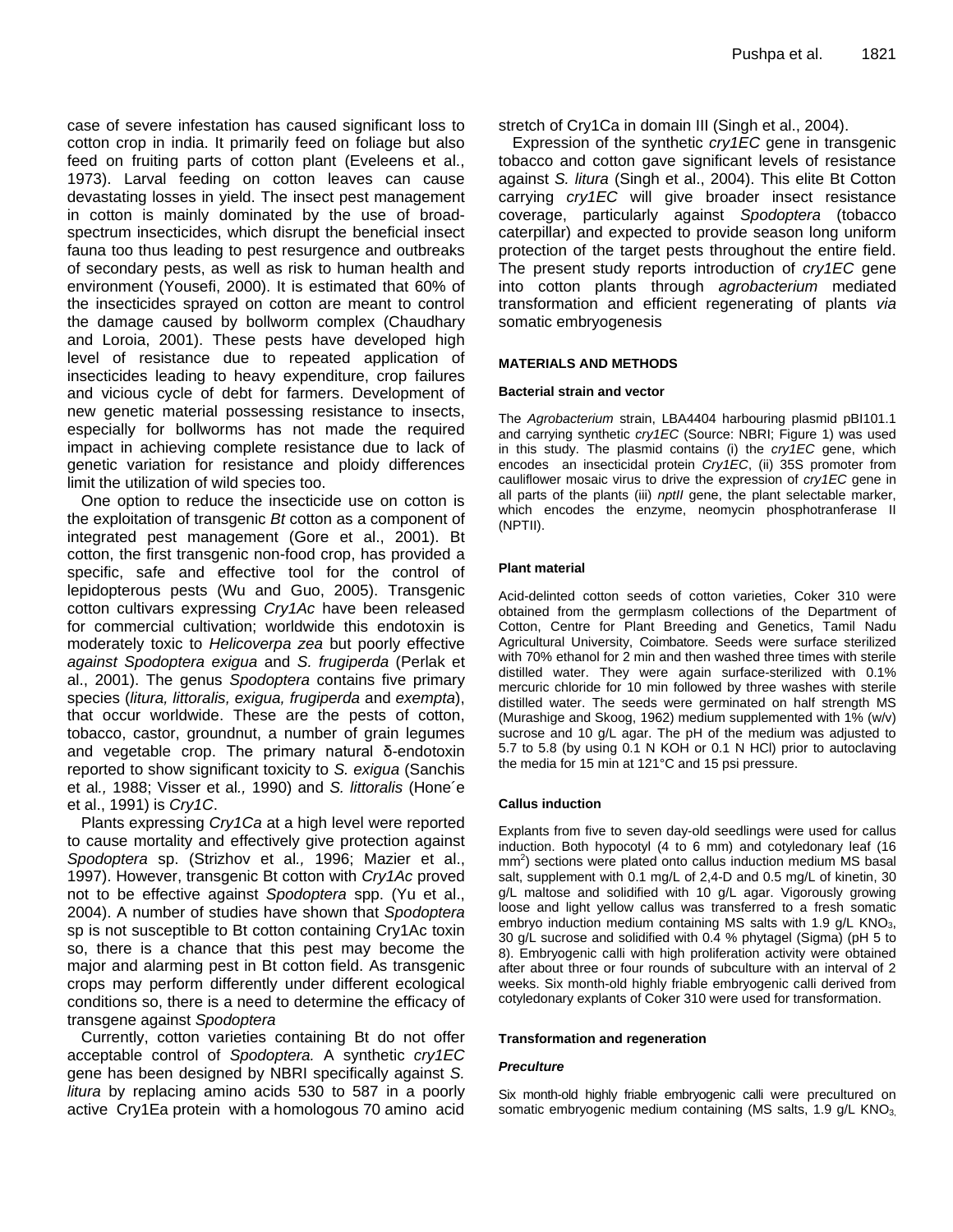

**Figure 1.** Linear map of T-DNA of pBI 101.1 carrying *cry1Ec* gene.

30 g/L maltose and 0.4 % phytagel) for seven days prior to cocultivation.

#### *Cocultivation*

A loopful of *Agrobacterium* was inoculated in 3 ml of AB medium (Chilton et al., 1974) containing kanamycin (100 mg/L) and grown at 28°C in a rotary shaker at 175 rpm. From the overnight culture, 0.5 ml was transferred to 30 ml AB liquid medium with kanamycin (100 mg/L) and was allowed to grow for 12 h to 0.5 to 0.6 OD (optical density) at 600 nm. The culture was centrifuged at 4000 rpm for 10 min and the pellet was resuspended in 20 ml of AAM medium (Hiei et al., 1994) containing 100  $\mu$ M acetosyringone. After preculture, the embryogenic calli were treated with the bacterial suspension by shaking vigorously for 30 min. The bacterial suspension was then removed using pipette and the calli were blot dried on sterile tissue paper towels. The nearly dry calli were placed on Whatman No.1 filter paper which was overlaid on somatic embryogenic medium containing 100 µM acetosyringone (cocultivation medium). Cocultivation of calli was carried out under the dark for three days.

#### **Selection and regeneration**

After cocultivation, the calli were blot dried on sterile tissue paper towels and transferred to Somatic embryogenic medium containing, 50 mg/L kanamycin, 500 mg/L cefotaxime, 30 g/L maltose and 0.4% phytagel. After two months, embryos developed on kanamycin resistant calli were maintained on the same medium till somatic embryos matured. The cotyledonary stage embryos (3 to 5 mm size) were germinated on plant regeneration medium (MS basal slat) with 0.1 mg/L  $GA_3 + 1.0$  mg/L IAA, 30 g/L sucrose and solidified with 0.4% phytagel. The regenerated putative transgenic plantlets attained adequate growth by producing 4 to 6 leaves with sufficient root system; they were removed from the bottles and washed in running tap water carefully to remove the media adhering to roots. They were subsequently transplanted in pots containing sterilized soil. The plants were covered with polyethylene bags and kept in the culture room. After 15 days, the polyethylene bags were removed and well established plants were transferred to transgenic greenhouse.

#### **Polymerase chain reaction (PCR) and Southern blot analysis**

Total DNA was extracted from leaves of putative transgenic plants and non transgenic wild type plants following the method described by Permingeat et al. (1998). In the extraction buffer, 0.5 M glucose was added to avoid browning by polyphenolic compounds and improve the quality of DNA samples for further molecular analysis.

PCR was performed as described by Surekha et al. (2005) with a few modifications. Reactions were performed in a final volume of 25 µl and the mixture contained 50 to 100 ng of genomic DNA, 2.5 µl of 10X PCR buffer, 200 nmM of each of dNTPs, 70 ng of forward and reverse primers and two units of Taq DNA polymerase. Amplification was performed in a MYCycler, (Biorad, USA). The primer used for amplification for *cry1EC* gene was Forward primer 5' CCA GAG AAC GAG ATC TTG GAC 3', and Reverse primer 5' AGT ATT GTA CCA TCT AAC AGC GTA 3' and for amplifying *nptII* gene, the sequence was 5' ATG ATT GAA CAA GAT GGA TTG CACG 3', 5' TCA GAA GAA CTC GTC AAG AAG GC 3'. PCR amplification condition consist of pre-incubation at 94°C for 5 min leading to 30 cycles of melting at 94°C for 1 min, annealing at 55°C for 1 min, and synthesis at 72°C for 1 min followed by an extension at 72°C for 15 min. After amplification, 10 µl of the product was used for electrophoretic analysis on 0.8 % agarose gel. For southern analysis, 10 µg of genomic DNA extracted from putative transformants, untransformed control plant and 10 ng of plasmid DNA were digested with the *Eco*RI and *Hind*III enzyme, electrophoresed on 1% agarose gel and transferred onto a nylon membrane and probed with *cry1EC* gene. All standard procedures were followed as described by Sambrook et al*.* (1989).

#### **Insect bioassay**

Detached leaf feeding tests were done on  $T_{0}$  plants and nontransformed (control) plants for insect resistance using  $1<sup>st</sup>$  instar larvae of the pest *Spodeptera litura*. Leaves collected from the transgenic plants, were washed thoroughly using double distilled water to remove any fungicide, pesticide or dirt, blot dried, and were placed in sterile Petri dishes on a wet filter paper. Two replications were carried out for each transgenic plant individually. Five larvae were released into each Petri dish and observations were made every 24 h regarding the mortality, and growth of the larvae. After 3 days, insect mortality % age was calculated as given below:

Number of larvae dead

Mortality  $(\%) =$   $\qquad \qquad \longrightarrow$  100

Total Number of larvae released

#### **Analysis of T<sup>1</sup> plants**

To test the functional expression of the *nptll* gene in the  $T_0$  progeny a germination test performed. Seeds collected from  $T_0$  plants and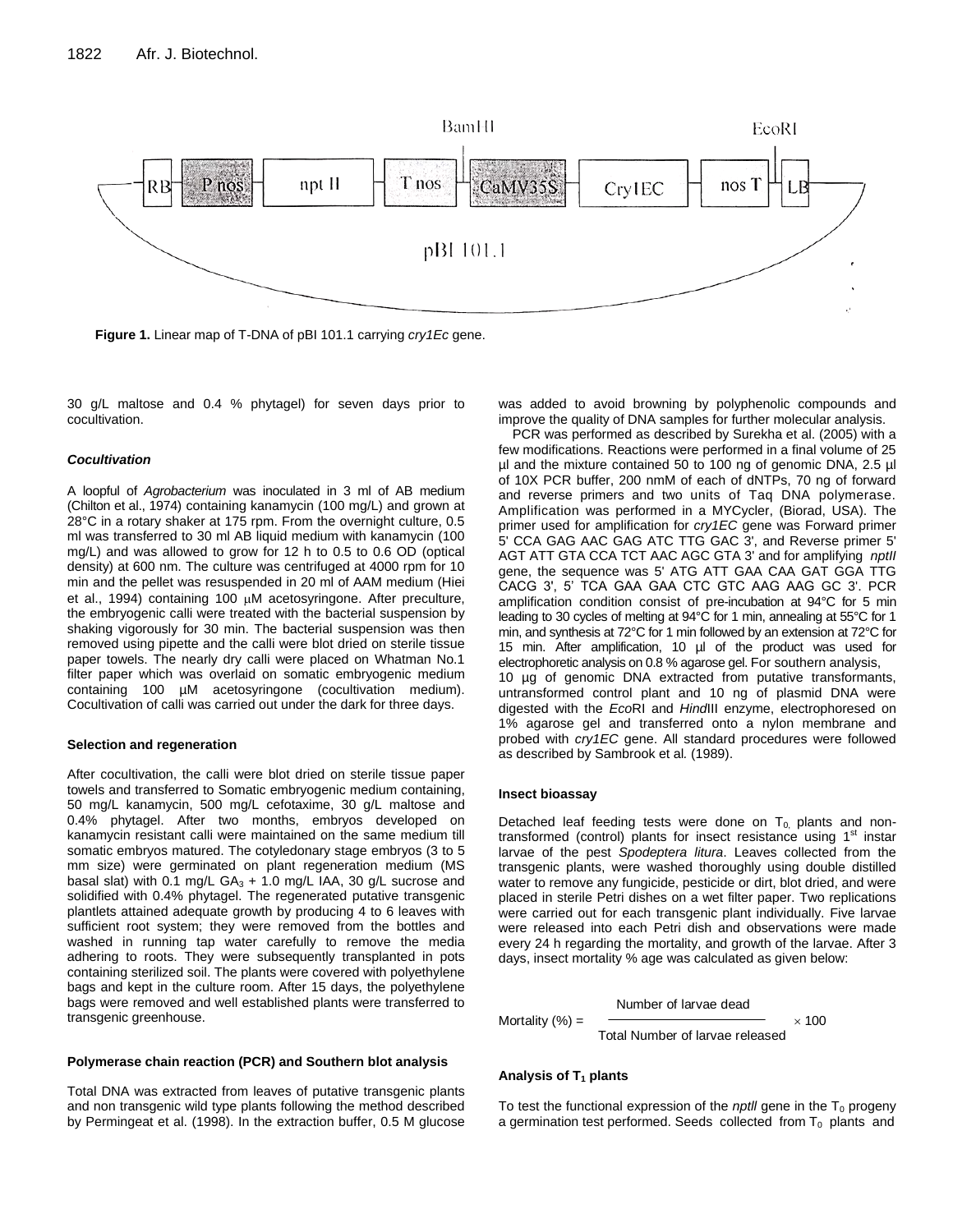untransformed plants were germinated on the medium containing 75 mg/L kanamycine. PCR analysis was carried out in the germinated seedling to check the presence of transgene.

# **RESULTS AND DISCUSSION**

# **Transformation, selection and regeneration**

Genetic transformation in cotton has so far resulted in the development of commercially successful insect and herbicide resistant cultivars (Perlak et al., 1990; Rajasekaran et al., 1996 and Keller et al., 1997). *Agrobacterium-*mediated transformation followed by regeneration *via* somatic embryogenesis remains the method of choice (Wilkins et al., 2004). This method is, by far, the most efficient means for generating transgenic upland cotton in most of the laboratories (Leelavathi et al., 2004; Light et al., 2005; Jin et al., 2006). It is a multistep process involving labour intensive work over a 10 to 12 month period starting from cocultivation of *Agrobacterium* with cotyledonary or hypocotyl explants, followed by production and maintenance of several hundreds of calli derived from independent transformation events on a selection medium, induction of embryogenesis in each callus line and development and germination of somatic embryos into normal plants. The above mentioned hurdles have been overcome partially by the use of embryogenic calli with a defined embryogenic potential as the explants source for transformation. The embryogenic calli offers a large population of cell competent for the *Agrobacterium* transformation, resulting in a high frequency of transformation; such a high frequency of transformation is accompanied by the shortening of the culture period to 3 to 5 months as compared to the conventional transformation method (Leelavathi et al., 2004; Wu et al., 2005; Jin et al., 2006). Based on this background, *Agrobacterium* transformation method was followed to transform the Coker genotypes in the present study. Six month-old highly friable embryogenic calli derived from cotyledonary explants were used for *Agrobacterium* mediated transformation.

The aminoglycoside, kanamycin has been extensively used as a selective antibiotic in transformation experiments, mainly because several plant transformation vectors include neomycin phosphotransferase II (*nptII*) gene as a selectable marker. Only transformed cells can grow in the presence of kanamycin. Barring a few reports, most of the workers on cotton have used kanamycin as a selection agent (Wu et al., 2005; Jin et al., 2005; Jin et al., 2006). In the present study, the minimum lethal concentration of kanamycin on cotyledon, hypocotyls and embryogenic calli explants was 50 mg/L. Higher level of kanamycin (75 and 100 mg/L) killed most of the explants. Therefore, a concentration of 50 mg/L kanamycin was used to select transformed cells or tissues in this investigation. Zhao et al. (2006) described the

development of method for the recovery of genetically transformed cotton *via Agrobacterium* mediated transformation without using any antibiotics, while most workers used kanamycin as antibiotic (Tohidfar et al., 2005). During the first selection on SEM3K50 medium, the cocultivated calli become dark brown or black. Fresh growth was observed from the kanamycin resistant calli in the third selection while non transformed calli did not produce new calli and dried off. The newly formed calli were selected and subcultured. The globular somatic embryos were formed on the kanamycin resistant calli after one month of culture. The embryos developed on kanamycin resistant calli matured and germinated normally, while the nontransformed embryos became brown and subsequently died. In the present study, out of 30 embryogenic calli explants cultured in the first experiment, 10 plants were regenerated at a regeneration frequency of 33.3 % while in the second experiment, out of the 42 embryogenic calli cocultivated, five plants were regenerated at a regeneration frequency of 11.9% and in subsequent experiment, the regeneration frequency was 14.1 and 5.0 and the transformation efficiency of 6.6, 7.1 and 2.5% was recorded in the first, second and third experiment respectively. The number of calli co-cultivated and number of putative transgenic plants regenerated are summarized in the Table 1 and Figure 2.

# **Molecular confirmation and insect bioassay**

Transformation with different *cry* genes developed for resistance against a variety of insect pests has been reported earlier in other crops. Chickpea expressing *cry1A(c)* show resistance to pod borer (*Helicoverpa armigera*) (Sanyal et al. 2005). Pigeonpea expressing *cry1EC* show resistance to tobacco caterpillar (*Spodoptera litura*) (Surekha et al. 2005). Transformation with different *cry1EC*genes has been reported earlier in cotton (Kumar et al., 2009). Putative transgenic plants were subjected to various molecular analysis techniques to determine the presence of gene of interest in the putative transgenic plants and its expression. 50 plants were shifted to sterile soil in which only 10 plants survived till maturity. Their DNA samples were used in PCR to identify their transgenic nature. The results indicate that, eight plants were PCR positive and showed amplification of the expected 800 bp of the *nptII* gene with *nptII* specific primers (Figure 3) and 578 bp of *cry1EC* gene (Figure 4). No amplified product was detected from non transformed plant and the transformation efficiency measured as % of confirmed transgenic plant out of total number of plants raised and it was found to be 80% in  $T_0$  generation.

Transgenic plant showing highest larval mortality rate has been selected for southern blotting. In Southern blot hybridization experiment incubation of the membrane in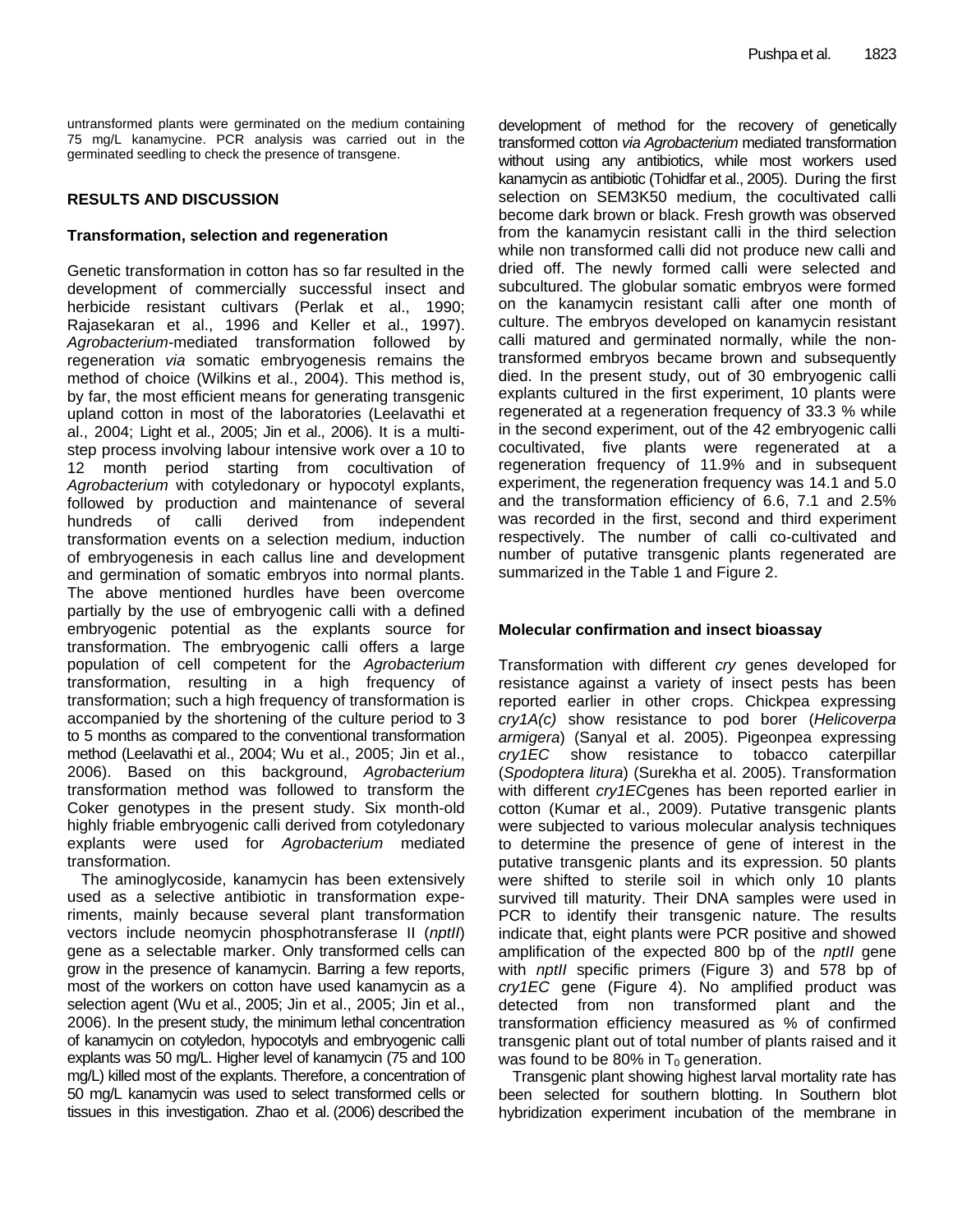| Experiment<br>number | Number of<br>calli<br>cocultivated | <b>Frequency</b><br>of explant<br>survival<br>(%) | <b>Frequency of</b><br>somatic<br>embryogenesis<br>(%) | Number of<br>plants<br>regenerated | Regeneration<br>frequency<br>(%) | Number of<br>plants positive<br>for PCR<br>(cry1Ec) | <b>Transformation</b><br>frequency (%) |
|----------------------|------------------------------------|---------------------------------------------------|--------------------------------------------------------|------------------------------------|----------------------------------|-----------------------------------------------------|----------------------------------------|
|                      | 30                                 | 50.0                                              | 26.6                                                   | 10                                 | 33.3                             |                                                     | 6.6                                    |
| $\mathcal{P}$        | 42                                 | 59.5                                              | 33.3                                                   | 5                                  | 11.9                             |                                                     | 7.1                                    |
| 3                    | 120                                | 41.6                                              | 28.3                                                   | 17                                 | 14.1                             |                                                     | 2.5                                    |
| 4                    | 118                                | 46.6                                              | 38.1                                                   | 6                                  | 5.0                              |                                                     |                                        |
| 5                    | 32                                 | 40.6                                              | 28.1                                                   | 12                                 | 37.5                             |                                                     |                                        |
| 6                    | 46                                 | 54.3                                              | 32.6                                                   |                                    |                                  |                                                     |                                        |
|                      | 89                                 | 22.4                                              | 31.4                                                   |                                    |                                  |                                                     |                                        |
| Mean                 | $\blacksquare$                     | 45.0                                              | 31.2                                                   |                                    |                                  |                                                     |                                        |

**Table 1***. Agrobacterium* mediated transformation in Coker 310.



**Figure 2.** *Agrobacterium* mediated transformation at Coker 310 using embryogenic calli as explants. **a,** Embryogenic calli after cocultivation. **b,** Fresh growth of embryogenic calli on selection medium. **c,** Globular stage embryos development on SEMK25. **d,** Maturation and germination of somatic embryos on SEMK25. **e,** regenerated plant. **f,** Fertile transgenic plants with flowering and boll setting.



**Figure 3.** PCR amplification for c*ry1EC* gene in transgenic cotton plants. Lane 1, 100 bp ladder; lane 2, plasmid DNA (positive control); lane 3, non transgenic control plant- Coker 310; lane 4 -11, putative transgenic plants.

solution containing radiolabelled *cry1EC* specific probe resulted in hybridization signal in transgenic plants while such signal could not detected in non-transformed control plants. The hybridization signal could be detected in plasmid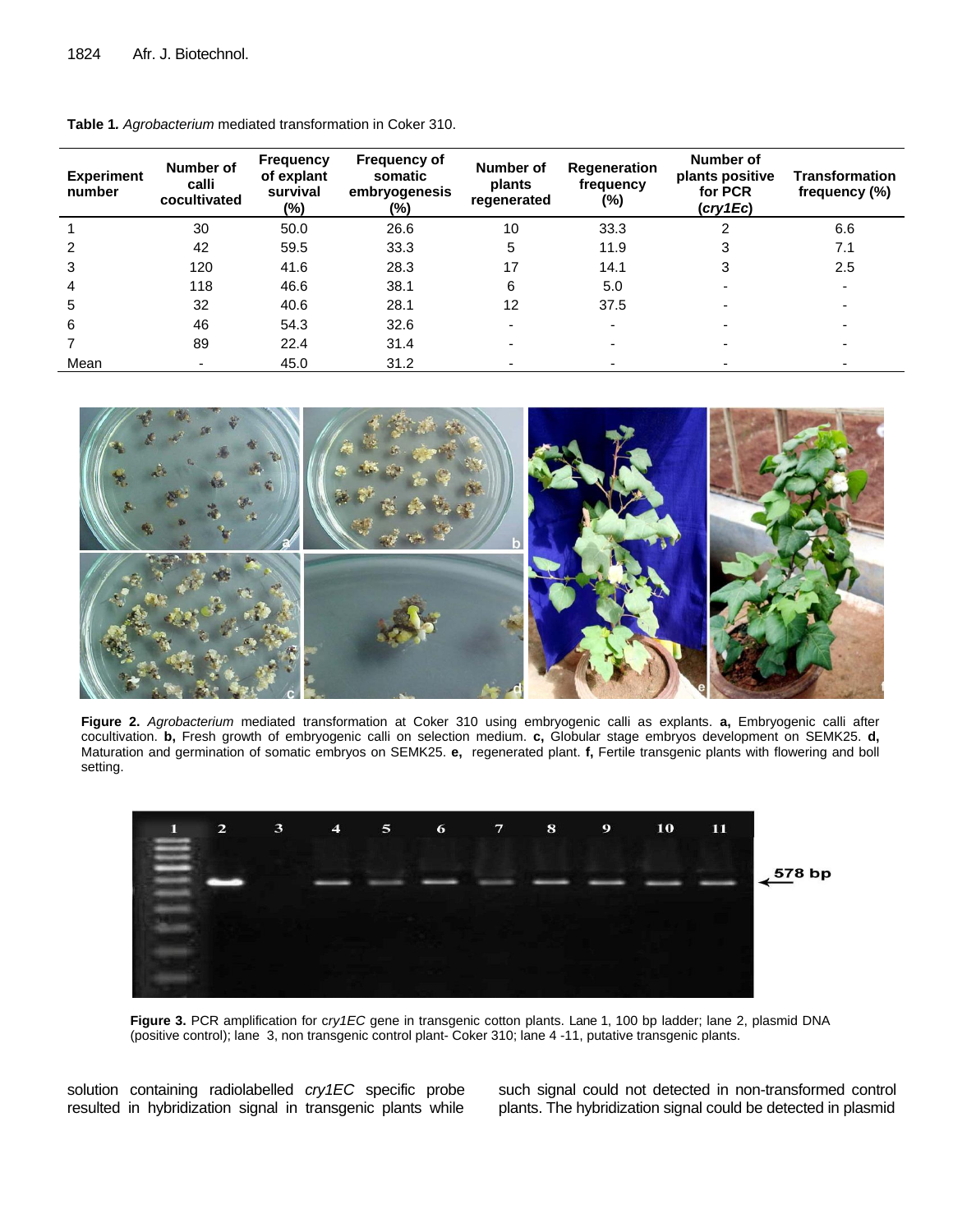

**Figure 4.** PCR amplification for *nptII* gene in transgenic cotton plants. Lane 1,100 bp ladder; lane 2, plasmid DNA (positive control); lane 3, non transgenic control plant- Coker 310; lane 4 -11, putative transgenic plants.



**Figure 5.** Southern blotting. Lane 1, MW (Lamda Hind III); lane 2, uncut genomic DNA of transgenic plant; lane 3, genomic DNA of transgenic plant digested with EcoR1; lane 4, genomic DNA of transgenic plant digested with Hind III; lane 5, uncut genomic DNA of transgenic plant, lane 6, blank, lane 7, genomic DNA of non transgenic control plant digested with Hind III; lane 8, blank; lane 9, plasmid control digested with Hind III; lane 10, blank; lane 11, uncut plasmid control.

control as well. In the present study, PCR and southern blot hybridization analysis confirmed the stable integration of plasmid DNA into plant genome (Figure 5).

The transforment possessed a single copy insertion. The toxicity of  $T_0$  plants expressing *cry 1EC* protein was tested using feeding bioassays with first instar larvae of *S. litura*. PCR confirmed positive plants with healthy plant morphology were subjected to feeding. Mortality and loss in weight/retardation in growth were recorded for assessing the effect of the protein on the larvae. All the experiments were conducted along with a nontransformed cotton plant for comparison. Bioassay on detached leaves showed significant variation from the control wild-type plants (Table 2). The highest mortality of the larvae found in the transgenic plants was 70 %. Singh et al*.* (2004), Surekha et al. (2005) and Tiwari et al. (2008) recorded 100% mortality. All the larvae survived on the control plant.

The larvae survived on transgenic plant showed a greater reduction in size and loss of weight. Sujatha et al. (2009) observed varying degrees of larval mortality and slow growth in larvae fed on transgenic leaf tissue of castor. The growth of surviving larvae was also found inhibited. This could be because of lower level of expression of the synthetic gene. It is possible that effective plants could be recovered with the develop-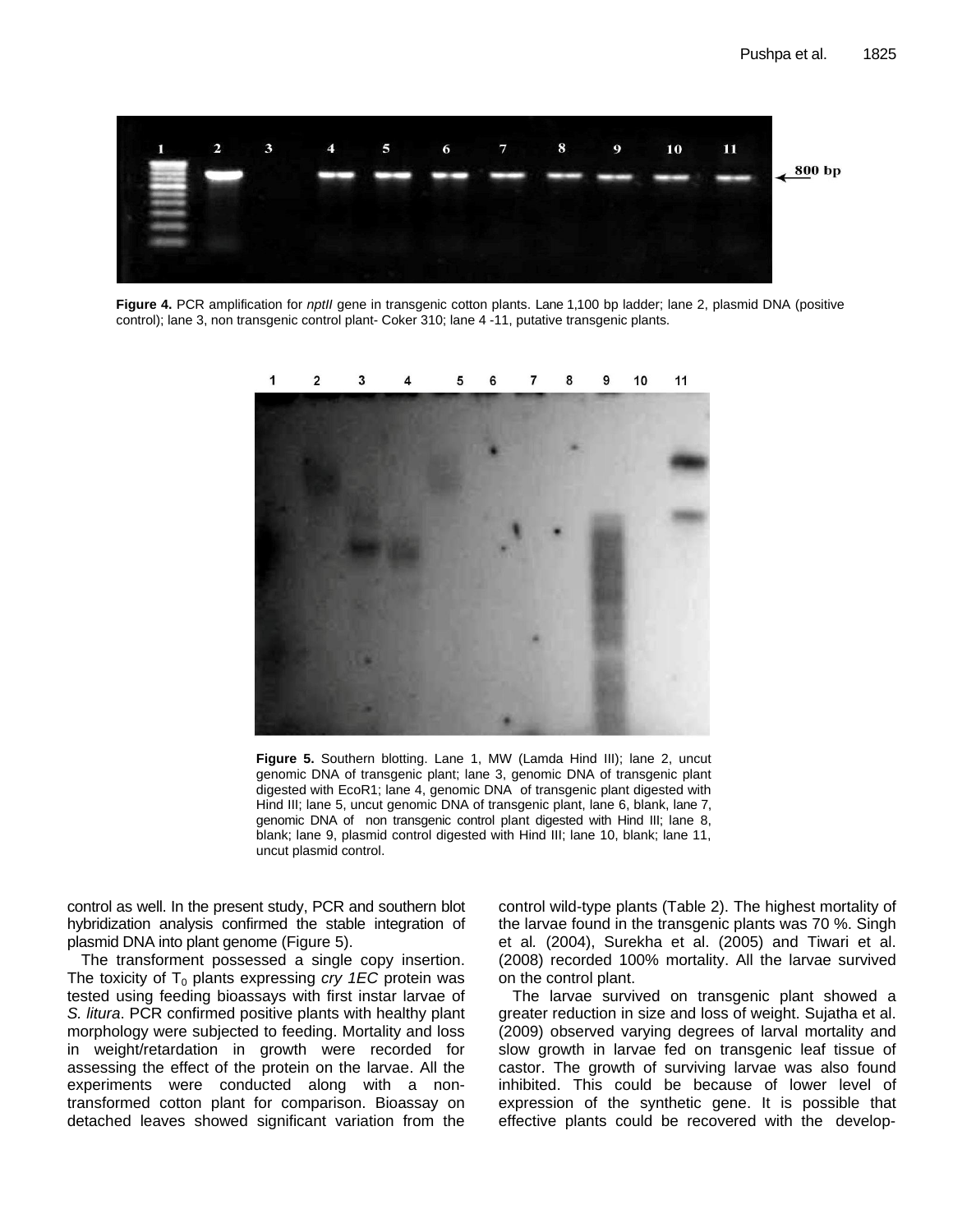| <b>Transgenic plant</b>       | % mortality (mean $\pm$ SD) |  |  |
|-------------------------------|-----------------------------|--|--|
|                               | $70 \pm 0.2^a$              |  |  |
| 2                             | $50 \pm 0.2^{\rm abc}$      |  |  |
| 3                             | $70 \pm 0.2^a$              |  |  |
| 4                             | $60 \pm 0.2^{ab}$           |  |  |
| 5                             | $50 \pm 0.2^{\rm abc}$      |  |  |
| 6                             | $30 \pm 0.2^{\circ}$        |  |  |
|                               | $40 \pm 0.2b^c$             |  |  |
| 8                             | $30 \pm 0.2^{\circ}$        |  |  |
| Non transgenic -control plant | $0 \pm 0.2^d$               |  |  |

**Table 2**. Insecticidal activity of transgenic plants containing *cry1EC* gene to *Spodeptera litura.*

Insect bioassays were performed with *S. litura* first instar larvae. The readings were taken after 3 days of feeding on the leaves of transgenic  $T_0$  plants.



**Figure 6.** PCR amplification for *cry1EC* gene in T<sub>1</sub> transgenic cotton plants. Lane 1, 100 bp ladder; lane 2, plasmid DNA (positive control), lane 3, non transgenic control plant- Coker 310; lane 4-20, putative  $T_1$  transgenic plants.

ment of more number of independent transgenic plants.

# **Transgenic inheritance analysis**

The selected  $T_0$  plant was fertile and set seeds, but the boll size was much reduced and number of boll was low when compared to non-transformed control plant.  $T_1$ seeds were obtained from the glasshouse-grown  $T_0$ transgenic plants. The inheritance of the introduced genes in the  $T_1$  generation was studied using germination test. A total of 16  $T_0$  seeds were used for germination, in which 12 seeds were germinated. None of the seeds from non-transformed plants germinated on medium containing 75 mg/L kanamycin. For transformed plants tested, the ratio of resistance to sensitive was 3:1; the expected ratio for single dominant gene. The seedlings were scored for analyzing the segregation of *nptll*  reporter gene in the progeny. PCR result also confirmed 3:1 ratio, out of 16  $T_1$  plants, and 12 plants were found to be positive (Figure 6).

Thus, the development of transgenic cotton against *S.* 

*litura* and the use of a hybrid protein with *Cry1E* backbone in a transgenic crop are useful developments. Not much data has been published on the toxicity of the δ-endotoxins to *S. litura*, which is a common pest in warm and humid climates. Efforts are aimed at recovering more efficient transgenic plants through efficient transformation system and developing high resistant transgenic cotton against *S.litura* will paved a way for promising future in cotton production.

### **REFERENCES**

- Chaudhary B, Loroia G (2001). Technological developments and cotton production in India and China. Curr. Sci. 80(8):8-25.
- Chilton MD, Currier TC, Farrand SK, Bendich AJ, Gordon MP, Nester EW (1974). *Agrobacterium tumefaciens* DNA and PS8 bacteriophage DNA not detected in crown gall tumours. Proc. Natl. Acad. Sci. USA. 71:3672-3676.
- De Maagd RA, Weemen-Hendriks M, Stiekema W, Bosch D (2000) *Bacillus thuringiensis* delta-endotoxin Cry1C domain III can function as a specificity determinant for *Spodoptera exigua* in different, but not all, Cry1-Cry1C hybrids. Appl. Environ. Microbiol. 66:1559-1563.
- Eveleens KG, Van Den Bosch R, Dehler LE(1973). Secondary outbreak induction of beet armyworm by experimental insecticide applications